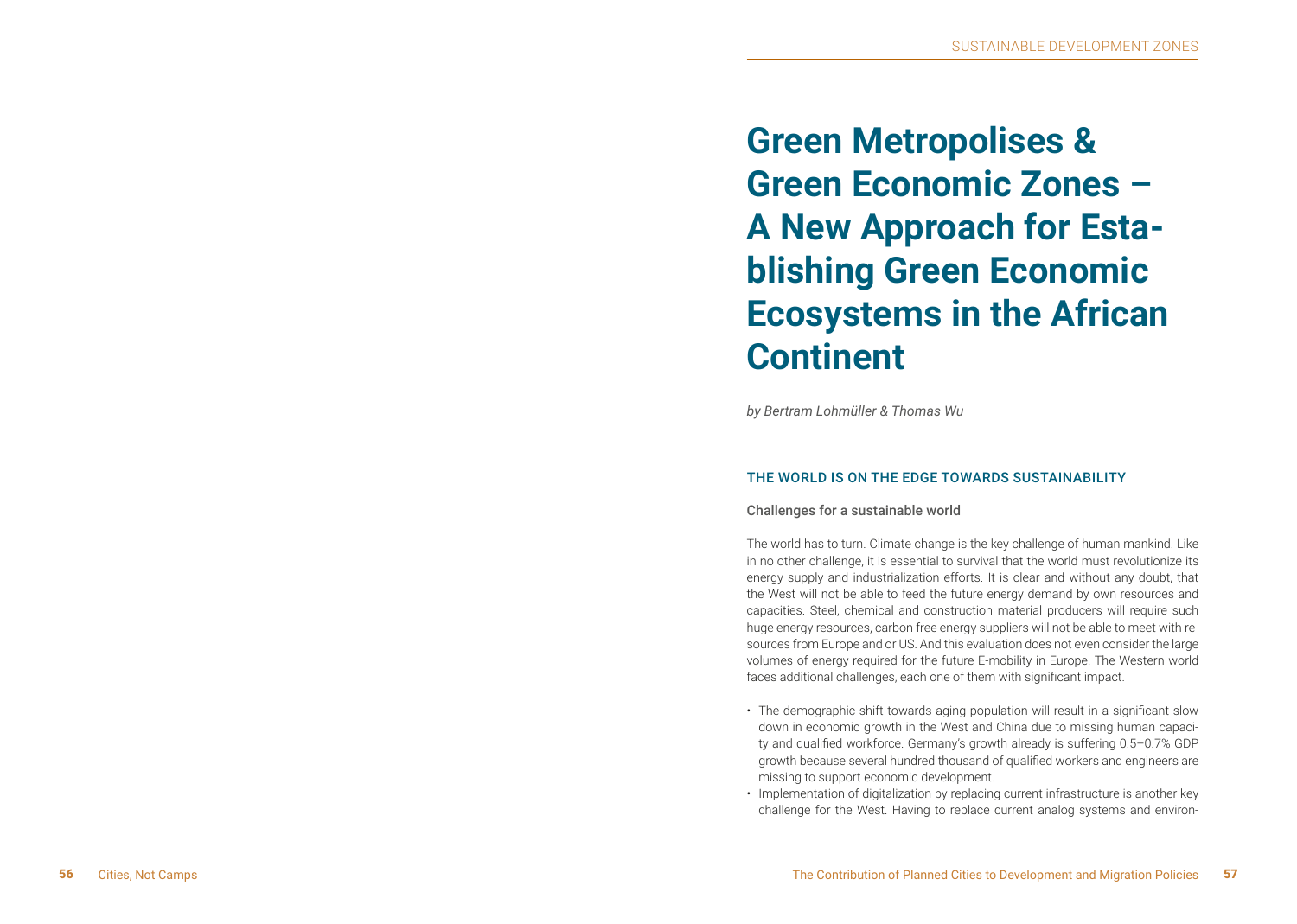ments require huge efforts in terms of change management and reaching buy in of users into the new technology along all levels of society.

- Reconsidering current supply chains and adopting to the new framework of globalization impacted by climate change will be another key challenge for corporates in the West. Considering the CO2 footprint, global logistic bottlenecks, dependencies to single suppliers, limitations of raw materials and rising energy costs will lead to revaluations of current suppliers. Old and proven supply relations are no guarantee for success anymore.
- Falling back to protectionism and increasing political instability will lead to enormous burden on free trade and multipolar economic development. China-US trade war, Russian political isolation, UKs economic collapse after Brexit, increasing Nationalism in e.g., Brazil, Hungary, and Turkey, and running out of traditional business models based on fossil fuels with harsh consequences on the petroleum producing countries in the world are just some of the daily risks and challenges for sustainable industrialization and development.
- Water crisis, natural disasters and endangered food security will be additional challenges in the coming years  $-$  and it is starting today. The climate is shifting fast already – by the end of the decade the world temperature will increase by 1.5° Celsius already with major consequences for water resources and supply, significant increase of natural disasters and many countries and regions, which will not be able to produce sufficient food volumes for its population. This will be an additional significant burden for the global stability, its economy, and its member states. Building up additional food production resources now, will be essential.
- Missing global environmental awareness and expertise within governing bodies as well as neglected enforcement of protective measures lead to increasing deforestation, micro plastic pollution of all global oceans, dramatic ground water pollution, desertification, and a gradual extinction of biodiversity. All these effects will lead to instability, migration, and disasters on a global scale.

# Africa is becoming the true beneficiary of the transition towards sustainability

Looking just purely at the facts it becomes obvious, that the African continent is elemental and essential for the global transition towards decarbonization, sustainable economic growth and stability in this multipolar world. Like now other region in the world, the continent has the resources, the population, and the strategic location to be the global enabler for the much-needed transition and change.

Africa having by far the youngest population will be best positioned to create human capacity for the future. Africa's youth is hungry for technology and determined to build up a stronger and modern continent. The new generation is not connected to old paradigms and can enter the latest technology development without being blocked or slowed down. For example: Today Africa is by far the biggest and most experienced region for mobile payment. Nobody did it earlier, nobody has more transactions per day. The true strength of the continent is reflected also by the number of start-ups in the high tech and sustainability sector. Africa's impressive growth rates in these new innovative segments show the true future capacity and opportunity the continent has to offer.

Africa has the resources – not only the raw material resources – but the essential carbon free energy resources. The potential in respect of photovoltaic and hydro energy are unmatched worldwide. Africa can be and will be the dominant energy source in a world of tomorrow. And the world depends on it. But Africa has also the fundamental preconditions to become the key producer of green hydrogen, green methanol as well as green LNG. Looking at the natural resources it becomes very clear that the continent is essential for the future global industrial development and growth. From energy storage to green chemicals – from E-mobility to green fabrics – the world needs Africa. More than ever before.

It will be of the essence for global prosperity and stability to define and develop industrial and cooperation models, that these resources will be utilized on a fast track, but with mutual benefits for the Western off-takers as well as the African providers. Creating value adding industries and building up processing capacity on the continent must be a precondition in a global cooperation model between Africa and the rest of world.

## INVESTING IN AFRICAN GREEN METROPOLISES IS INVESTING IN SUSTAINABLE SOLUTIONS AND SUPPLY SECURITY

## Urbanization in Africa

According to a study of the EU Commission (Atlas of the Human Planet written by Pesaresi et al, 2016) the degree of urbanization on the African continent is 81.3 percent. Moreover, Africa is the continent where the degree of urbanization has grown fastest since 1990. The study pointed out that Africa's population has quadrupled in the last 40 years and the density of built-up areas has tripled tripled. Further, it is stated that "between 2000 and 2015 alone, the built-up area doubled. This growth is mainly due to Burundi, Malawi and Niger (built-up area of urban areas tripled from 1990 to 2015), as well as Angola, Ethiopia, Benin, Burkina Faso, Côte d'Ivoire, Democratic Republic of Congo, Gambia, Ghana, Guinea, Mali, Mozambique, Nigeria, Rwanda, Senegal, Sierra Leone, South Sudan, Tanzania, Togo, Chad and Uganda (area doubled) attributed. attributable. Of 74 countries worldwide where both building density and population growth are above the global average, more than half are in Africa, half of which are low-income countries (LICs)."

Based on the results of the Atlas of the Human Planet, the Scientific Service of the German Bundestag (Anonymous 2020) analysed the advantages and disadvan-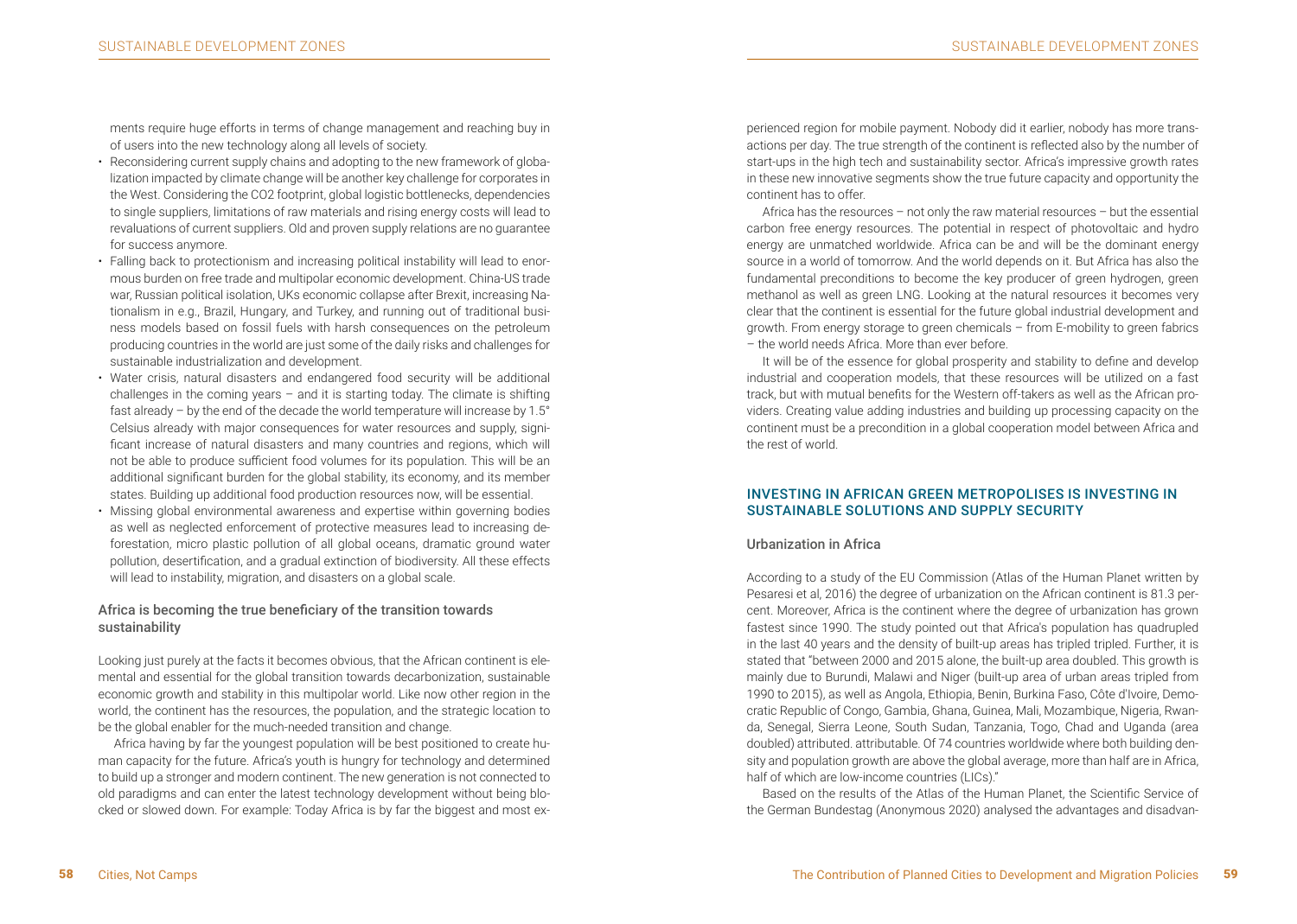tages of urbanization. Because of shorter communication routes and the higher concentration of capital, knowledge and connections to national and international flows of, cities can be seen as engines of the economy. In developing countries in particular, factors such as the availability of electricity, medical care, and drinking water and sanitation also play a role, medical care, and the supply of drinking water and sanitation. However, there are also fundamental problems which are in line with the lack the political and financial capacities to solve problems early and efficiently. The study concludes: "In particular, the emergence of unregulated or informal slums and the slow expansion of the necessary infrastructure (roads, electricity, water, sewage, garbage disposal) infrastructure (roads, electricity, water and sewage, waste disposal, etc.) are general etc.) are general characteristics of cities in developing countries. In slums, people often live illegally or unregistered, so they often have no legal claim to their housing or to benefits from the state or municipality. If they become victims by violence or robbery, they often do not turn to the police. Apart from this, there are problematic aspects that go beyond the impact on residents and their quality of life: cities consume more energy and resources than rural areas and produce than rural areas and produce significantly more pollution in the process."

#### Foreign Investments into Africa

The inflow of foreign direct investment (FDI) to Africa showed a clear dichotomy in the past decade: In the relatively economically strong countries of North Africa and in the Republic of South Africa, the funds came predominantly from the Western industrialized nations. In the nearly 50 other sub-Saharan countries, however, China and India led the way in terms of total inflows from 2010 to 2019. This is according to an analysis of data from the United Nations Conference on Trade and Development (UNCTAD). These are "mirror data," i.e., data from the FDI source countries.<sup>1</sup>

With regard on the overall investments, the private capital flow from European countries into Africa is still low. Especially, German companies play only a comparatively minor role in Africa. The reasons why Africa is not lucrative as an investment location for many foreign companies are complex. The main factors are (Martens, 2022):

- The humanitarian disasters and political conflicts of recent years (Somalia, Rwanda, Congo, Sierra Leone, Sudan, etc.)
- Small markets and correspondingly low domestic and regional demand
- Inadequate infrastructure, especially in the communications and transportation sectors
- Low level of education
- High inflation and volatility of exchange rates
- Negative terms of trade
- Extremely unequal income distribution and related political instability
- Lack of reliable incentive systems (interest rates, taxes, etc.)
- High foreign debt and related lack of hard foreign exchange

The political and structural problems are probably the main reason why the African elites themselves do not invest a large part of their capital in their own country. It is estimated that about 40% of their funds end up as flight capital in safe havens outside the African continent. Conversely, capital flight, corruption and mismanagement by these elites are partly responsible for the political and structural problems of many African countries.

However, because of the actual crisis with Russia and the dependence from Chinese economy, Western companies see Africa as the market of the future. Especially with regard on investments into green technologies and sustainable projects the African continent is becoming an interesting. With regard on the limitation factors given ahead new ways are required for making investments in metropolises more secure. In other words, the sustainable development of the African continent can be only accelerated with secure investment conditions. For this it is required to come up with new special economic zones on the continent.

## The Role of Special Economic Zones in Africa

Special Economic Zones (SEZs) go by many different names (including free zones, export processing zones and industrial parks), and come in many varieties. Overall, there is no universal definition. The most commonly used definition of SEZs, is based on the three key criteria: (1) A clearly demarcated geographical area; (2) a regulatory regime distinct from the rest of the economy (most often customs and fiscal rules, but potentially covering other relevant regulations, such as foreign ownership rules, access to land or employment rules and (3) infrastructure support.

Based on the definition given ahead, a Comparative Study on Special Economic Zones in Africa and China was made by UNDP United Nations Development Programme China (Anonymous, 2016). For African counties they came to the conclusion that high-level political commitment and support for effective inter-ministerial collaboration is necessary. Also, the sufficient funding for infrastructure development, joint ventures between foreign SEZ companies and local companies. Futrther, thrlinking up with universities and Technical Vocational Education and Training (TVET) institutions and high environmental standards is recommended. The recommendation for the Chinese Government to support SEZ are the conduction of training and exchange programme for African government representatives and SEZ managers and to that sets out various models of SEZ legislation, incentives, job creation agreements and procurement agreements for linkages with the local economy. Also, the support of technical education and training for industries targeted by SEZs and the use of energy efficient and renewable energy technologies in SEZs is recommended.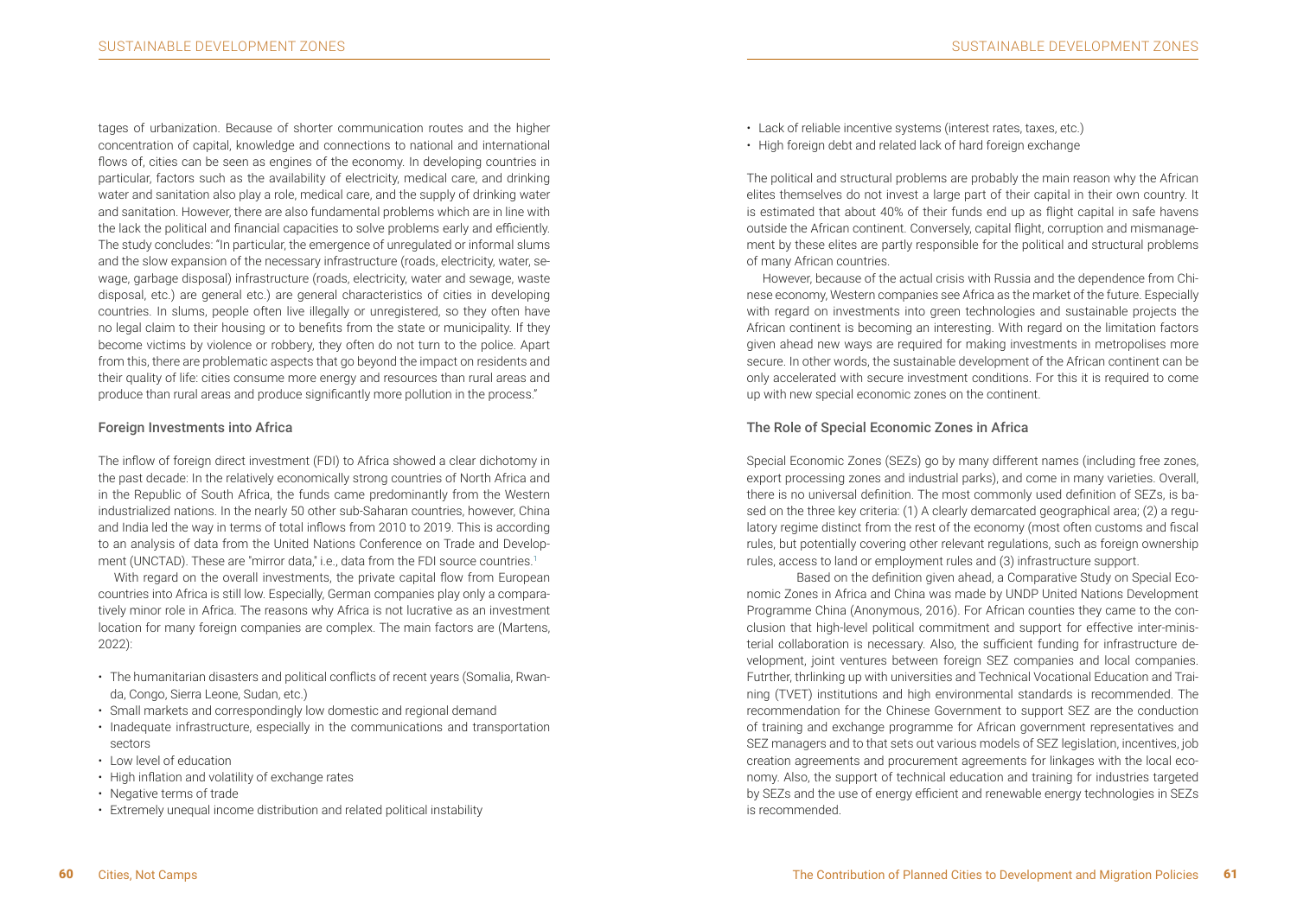Another study from United Nations Conference on Trade and Development (UNCTAD) has the focus Special Economic Zones (The World Investment Report 2019, Anonymous, 2019). With regard on regulatory framework and governance the study concludes that "numerous governance models exist and the choice depends on the objectives and desired strategic focus of individual SEZs. Also, it is concluded that the "legal framework for SEZs – mostly national SEZ laws or provisions in customs or other legal frameworks – often sets the parameters for these zones' governance and institutional set-up". Taking the results of UNDP and UNCTAD into account, it is getting clear that with regard on the sustainable development of African countries the definition of a SEZ must be defined in another way. In the line of fact-finding journeys to Africa, participation at African conferences and many discussions with African stakeholders from politics, business science and finance, the concept for Green Special Economic Zones (GSEZ) for Africa has been developed by the authors and their partners. Additionally, a global benchmarking with three leading zones was conducted to identify the best model for African Green Special Economic Zones. The benchmarks were Dubai International Financial Center, Lithuania and Suzhou International Park. As a result, the integrated approach for the development of Green Special Economic Zones for Africa was developed (Figure 1). The new definition of a GSEZ is as follows:

- A clearly demarcated geographical area inked to a metropolis
- A regulatory regime distinct from the national laws and of the national economy
- Regulatories led by an independent steering board.
- Clear focus on green industry sectors using green technologies and digitisation
- Centres of excellence for research, education and training with linkage to international partners
- Sustainable business strategy where profits are re-invested in the country.
- GSEZ regulations based on a carbon zero strategy

With the establishment of new special economic zones on the continent, Africa will present global benchmarks in terms of transparency, rule of law, ease of business and administrative efficiency. Africa will be one of the most attractive and secure investment destinations for Multinational corporations. Utilizing digital processes, artificial intelligence and blockchain tools will maximize investor's security as well as enforce proper compliance procedures.

# A new Framework for Green Technology Management in Green Economic Zones

*Innovation in green technologies and digitisation are the key to successfully mastering the challenges of the future. With new green and digital technologies new solutions and ways can be created to slow down climate change and to raise living standards in* 



**Figure 1:** Green IMLead®-Heptathlon for Innovation & Sustainable Development (Copyright 1984–2021, Rolf Pfeiffer & Bertram Lohmüller)

*emerging countries.* In order to bring green technologies into emerging markets the methodical framework Green Management & Leadership was developed by Lohmueller and Pfeiffer (2020).

Green IMLead®, stands for integrated management and leadership with focus on the implementation of digital applications and green technologies (Figure 1). The idea is to pool different approaches to technology and management with a focus on managers and project leaders responsible for spearheading specific green projects. Managers are equipped with "green" leadership skills for managing individuals such as staff, suppliers, and customers. Managers can be defined as relevant persons from both companies investing into GESZs and persons involved in the management of GSEZs. They also bear responsibility for managing external (market and business environment) and internal information (data gathered from processes, product data, data derived from infrastructures). These days, managing information has strong overlaps with digital solutions, artificial intelligence, and Industry 4.0 solutions (connected factories). Innovations with a bearing on emerging technologies and business models are an important prerequisite for dealing with current and future market requirements. Suitable production and business processes are required to manage integrated waste management systems, but they tend to be overhauled in faster and faster development cycles. As a result, it's important for managers to be agile and possess the right change management expertise. Ultimately, all of these activities need to be financed and all fields need to be connected and integrated into one another. This should also be reflected in the know-how offered by managers and scientists in adopting integrated action and thought.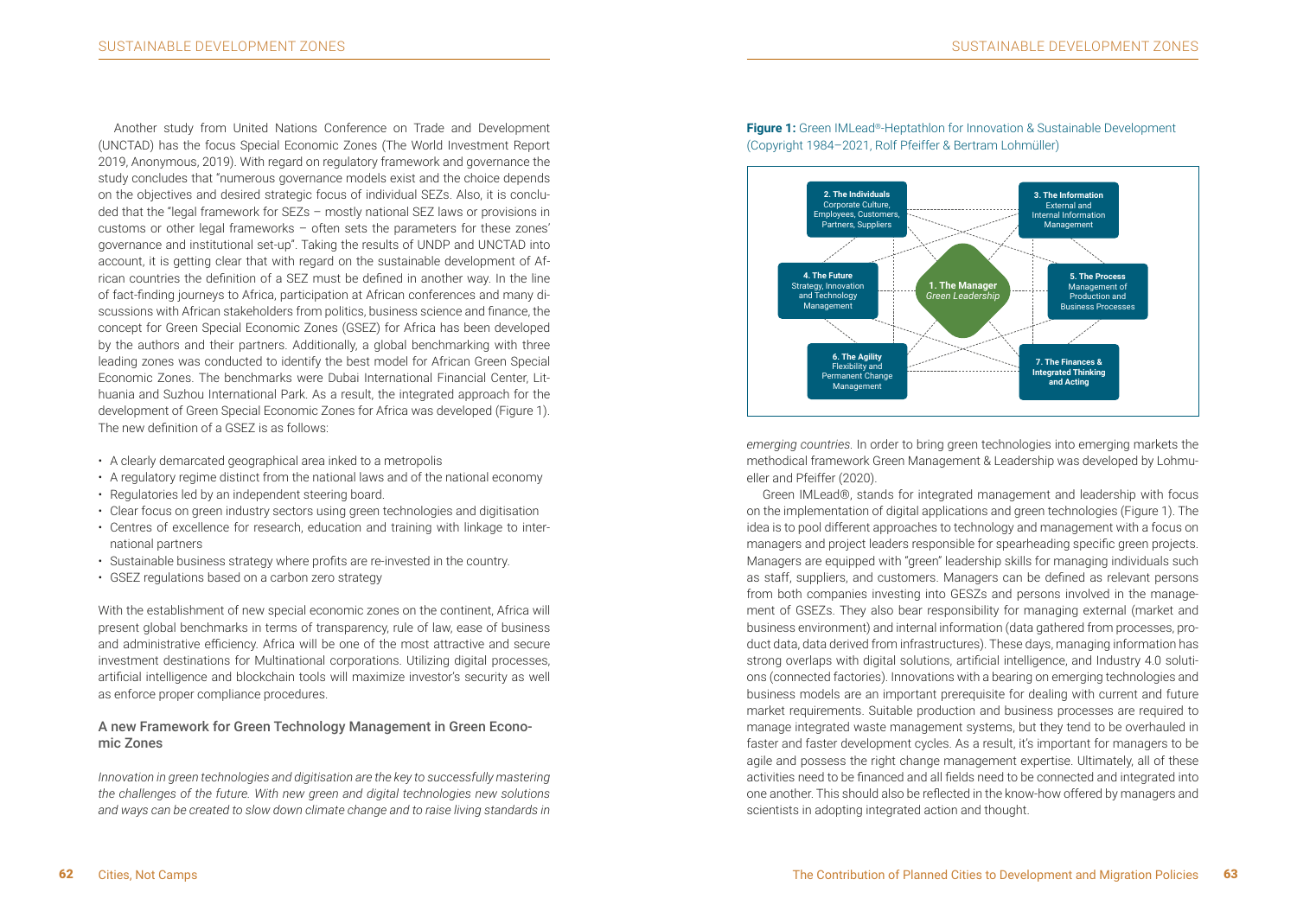The Green IMlead® model is used a framework to integrate green technologies and digital applications into GSEZs.

## PILOT "SPECIAL BATTERY ECONOMIC ZONE IN DRC" – A MODEL FOR DEVOPLING GREEN METROPOLISES

One of the key drivers for the new definition of GSEZ in African counties was the interest of African governments in investments into green technologies. The discussions with leading African and European companies have shown that they see a great potential in Africa. But because of instability, corruption and political risks the concerns for investments are very high. In the discussions with CEOs from leading technology companies it got clear, that investments are only possible when economic zones with an independent legal framework are existing.

Also, it was realised, that there is a change in the strategy of African governments for developing their countries. In the discussion with leading politicians as presidents and ministers of more than 20 countries at the DRC-Africa Business Forum in Kinshasa (24–25 November 2021) it got clear that they are willing to support the green transformation of their countries. Also, it was seen that they are willing to develop new rand independent regulation for the GSEZs in their countries.

A first result its was agreed with the Government of Democratic Republic of Congo to develop a pilot framework on Battery Green Special Economic Zone. The aim is to establish infrastructure and manufacturing for the whole value chain of battery production for delivering to both African and European markets. The new Green Special Economic Zone in DRC has following objectives:

- Developing a framework/best practice blueprint to establish and implement a transparent, efficient, and sustainable ecosystem
- The new unique structure of Congo Battery Special Economic Zone gives it a robust regulatory and legal framework that provides the Zone's clients and investors with a safe and secure ecosystem to conduct their business.
- All business registered at the Congo Battery Special Economic Zone are subject to the laws of the Congo Battery Special Economic Zone that will been enacted to administer day-to-day operations of the firms and individuals in the Zones.
- DRC's Battery Special Economic Zone's new unique legal and regulatory framework will be based on international standards and principles of common law that is tailored to the region's unique needs, creating the optimal environment for industries and services to grow.

With support of UNECA United Nations Economic Commission for Africa and African Export-Import Bank it was agreed to develop a framework including following aspects (Figure 2):

A) Reliable legal and IP protection system, efficient administration, Attractive and efficient tax system, Efficient Import Export procedures

B) Access to debt funding in  $\hat{S}$ ,  $\epsilon$  and local currency, Access to VC, equity and or cloud funding, Proper Entitlement of assets, Monetizing Carbon Credit

C) Security and safety concept for special economic zones, Cyber and data security system, Compliance System

D) Expanding Education to build up human capacity, Expanding local Research and Development Facilities, Building up Incubators and Start up centers

**Figure 2:** Integrated approach for the development of green special economic



On important point for realizing a concept for a GSEZ is the deep involvement of key stakeholders from all areas. In the project Green (Battery) Economic Zone these are:

- 1. Government of the African Country. Democratic Republic of Congo (DRC)
- 2. Financial Institutions
- 3. Non-Governmental Organisations as UNECA
- 4. Congo Green Zones Joint Steering Council.
- 5. Experts & Advisors for a steering council Prominent and respectful international Council members will enhance investor's confidence and trust and will support the successful business development in the DRC.
- 6. Experts in following areas: Customs & Tax, Sustainability, Securty and Safety, Communication & PR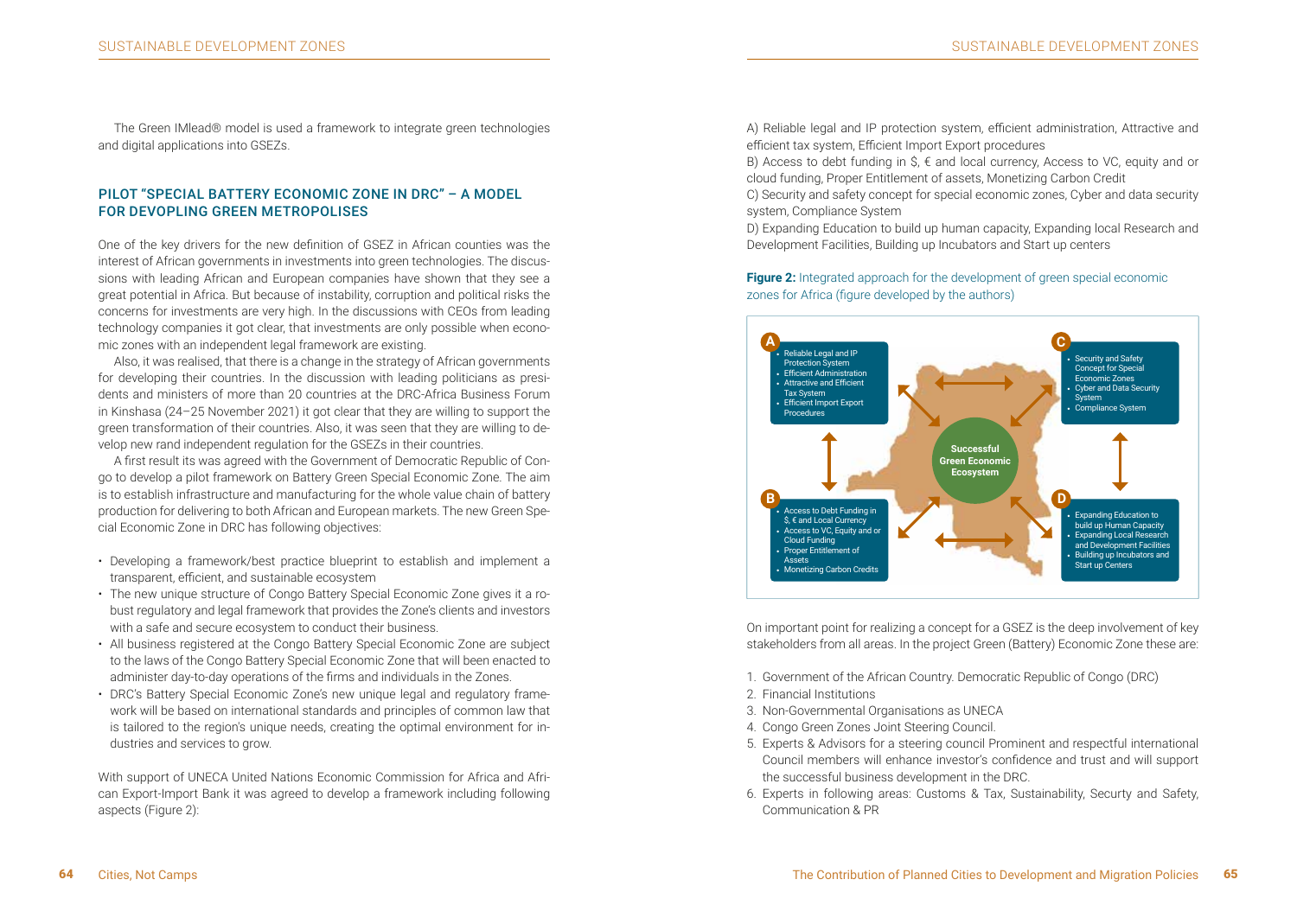**Figure 3:** Structure of the green special economic zones – zones in the Democratic Republic of Congo (figure developed by the authors)

#### **THE JOINT STEERING COUNCIL WILL BE RULING BODY FOR THE GREEN SPECIAL ECONOMIC ZONES**



The structure of the Battery GESZ is shown in Figure 3.

Cross continental approach versus protective measures and single interests are shown in the current efforts to develop technology leadership in Africa. Best practice sample is the new Center of Excellence for battery technology in the Democratic Republic of Congo. The new research center with significant global relevance will be a joint venture between leading edge academic institutions from the DR Congo, Zambia, Japan and Germany. Some of the best and brightest scientists and researchers will cooperate on a global scale to develop the latest technology in the battery space for the continent and will enable Africa to expand its production capacity by qualifying and educating Africa's best talents in this technology segment.

And these battery developments show the true strength of the continent – Africa has the minerals and materials to produce Batteries, it created an optimal and stable eco-system for investors, has access to technology, research and builds up highly qualified human resources, has beneficial free trade agreements with the European Union and the United States and has clearly a huge cost advantage against any competitor from Asia and or the West. – and has the capital to implement it fast track.

## CREATING INVESTMENT CAPACITY FOR SUSTAINABLE LOCAL PROJECTS

#### The world's responsibility: Protecting the Rain Forests in Africa

It is of the essence that the world protects its existing rain forests.

Rainforests are sanctuaries of Biodiversity. Experts estimates that we are losing 137 plant, animal, and insect species every single day due to rainforest deforestation. That equates to 50,000 species a year. The Congo Basin is the second-largest tropical rainforest on Earth. The Congo Basin is a mosaic of forests, swamps, and savannas twice the size of Alaska. It is home to some of the world's most endangered species, like African Forest Elephant, Okapi, Grauer's Gorilla, Bonobo and Congo Peacock. Rainforests store billions of tons of carbon - Protecting tropical forests is one of the best ways the world can fight climate change right now.

In close cooperation with the Steinbeis University, rainforest conservation projects are getting developed in order to protect Africa's biodiversity, to remain the CO2 storage capacity and to monetize carbon credits resulting from the rainforest protection measures.

These projects are truly win-win projects, for the world, for Africa, and its people living in the forests. The forests are protected, green funds are generated and can be invested in sustainable industrialization, education, and healthcare in the local communities.

Africa is leading the way again. By establishing one of the first digital carbon credit trading platforms, Africa is on the way to become the leading global supplier of sustainable and valuable CO2 certificates. Utilizing blockchain security and transparency features, it will revolutionize the trade with carbon credits. Another example of Africa's fast track development towards digitalization and leading-edge technologies.

## Africa as a Key Location for Renewable Energy

Large scale bio-gas production, organic fertilizer, prefabricated sustainable social housing, plastic recycling, smart and vertical farming, digitalization and utilization of Artificial Intelligence, green hydrogen and methanol, hydrogen locomotives, bio-